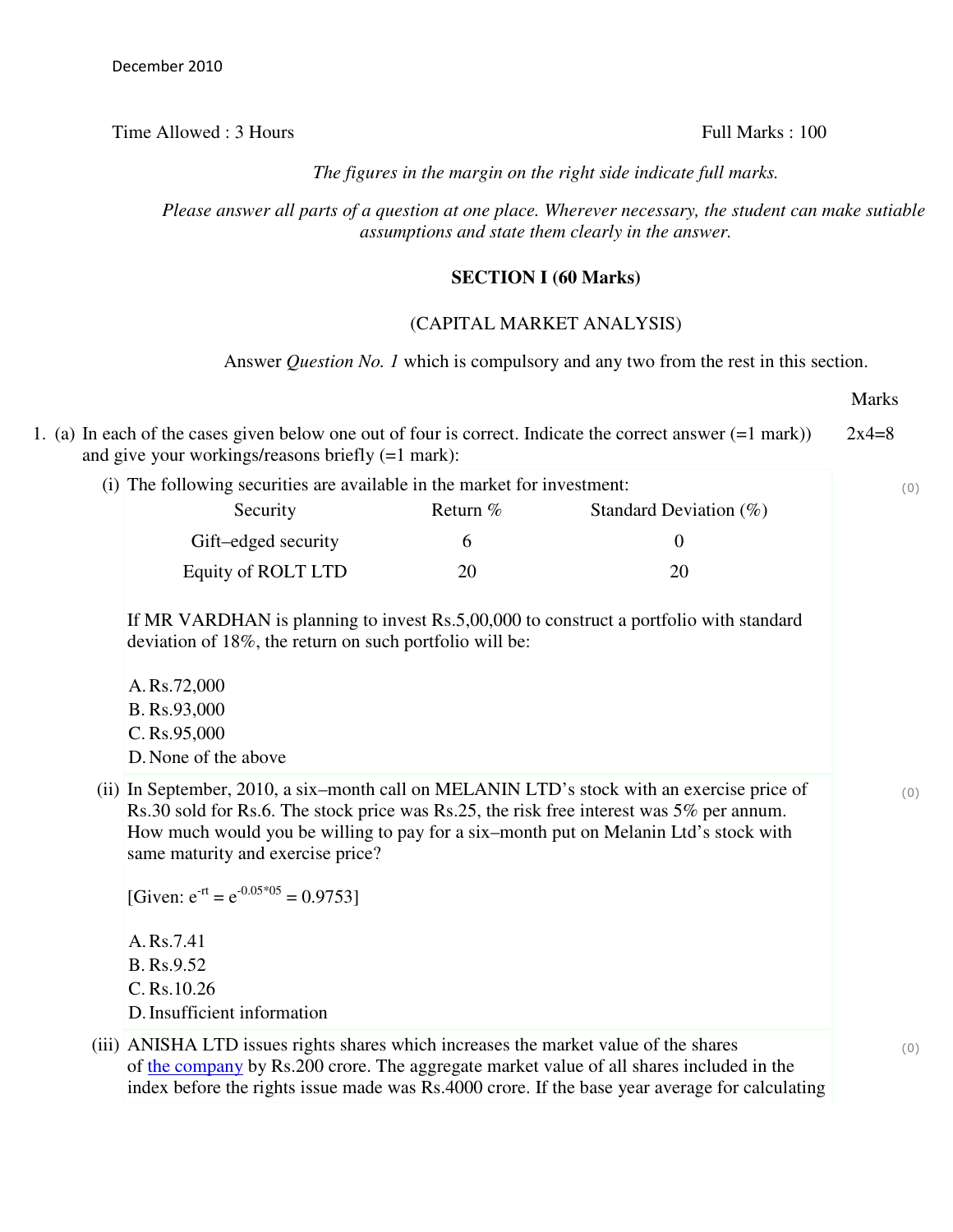| the index number for a period starting from the time of right issue is made till the next base<br>year change becomes necessary is Rs.2000 crore, what is the existing base year average?<br>A.Rs. 2011.88 crore<br>B. Rs. 1904.76 crore<br>C. Rs. 1897.76 crore<br>D. Incomplete information                                                                                                                                                                                  |         |
|--------------------------------------------------------------------------------------------------------------------------------------------------------------------------------------------------------------------------------------------------------------------------------------------------------------------------------------------------------------------------------------------------------------------------------------------------------------------------------|---------|
| (iv) MR. KHUBERAN wants to purchase a stock that has a beta coefficient of 0.75. He estimates<br>the expected market return to be 0.12 while T-Bills yield 0.09. What rate should he expect<br>and require on the stock according to the SML (Security Market Line):<br>A.0.11<br>B. 0.12<br>C. 0.13<br>D. None of the above                                                                                                                                                   | (0)     |
| (b) Choose the most appropriate answer from the stated options and write it down.<br>(Only indicate A, B, C or D as you think correct)                                                                                                                                                                                                                                                                                                                                         | $1x4=4$ |
| (i) Which of the following would be true evidence against the semi-strong form of market<br>efficient theory?<br>A. Trend analysis is worthless in determining stock prices<br>B. Positive abnormal returns can be expected from low P/E stocks<br>C. Mutual fund managers do not persistently make superior returns<br>D. Investor cannot make superior profits by changing his portfolio according to change in<br>interest returns.                                         | (0)     |
| (ii) At the beginning of a trading day, MS SONIA is in a short position in the futures market and<br>her collateral is exactly at the required margin. If the closing futures price is below the<br>opening price, what will happen at the end of the day?<br>A. She will be subject to a margin call<br>B. Her losses will be carried forward to the next day<br>C. Her account will be marked to market and gains will be transferred in the account<br>D. None of the above | (0)     |
| (iii) When an existing listed company either makes a fresh issue of securities to the public or<br>makes an offer for the sale of securities to the public for the first time such issues are called:<br>A. Initial public offering<br>B. Follow on public offering<br>C. Green shoe option<br>D. None of the above                                                                                                                                                            | (0)     |
| (iv) Book building process is different from fixed price process for raising share capital from the<br>public. Which of the following statements is/are true about book-building process?<br>A. Price at which securities will be offered/allotted is not known in advance to investors.<br>Only an indicative price is known<br>B. Demand for the securities offered can be known everyday<br>C. Payment is made at the time of subscription.                                 | (0)     |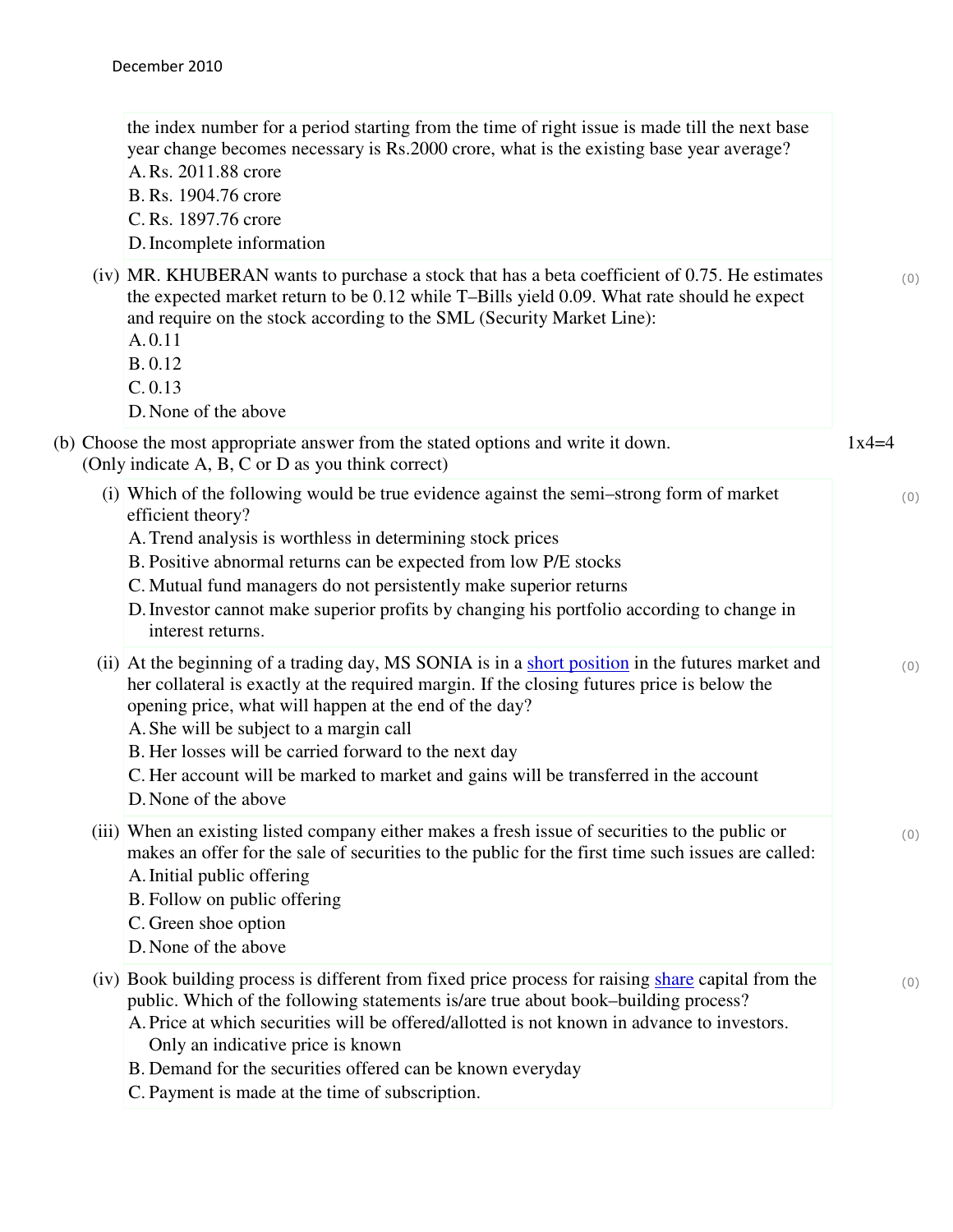|  | D. Both A and B above                                                                                                                                                                                                                          |             |
|--|------------------------------------------------------------------------------------------------------------------------------------------------------------------------------------------------------------------------------------------------|-------------|
|  | (c) Fill in the blanks with appropriate answers:                                                                                                                                                                                               | $1x8=8$     |
|  | (i) Beating the market by analyzing data obtained from magazines, reports and newspapers<br>means that the markets are in form.                                                                                                                | (0)         |
|  | (ii) The PSU (Public sector undertaking) bonds are securities as defined under _______________________________<br>Act.                                                                                                                         | (0)         |
|  | (iii) In case of a new ULIP, IRDA has permitted partial withdrawal by a client only after<br>$\frac{\ }{\ }$ years.                                                                                                                            | (0)         |
|  | (iv) The fringe market is _______________ (a disorganized/also an organized but informal)<br>money market, deemed to include everything that is outside the scope of the money market.                                                         | (0)         |
|  | (v) The conditions that must be satisfied before an entity is licensed to carry out the activities of<br>a collective investment management company are Adequate Management Structure and                                                      | (0)         |
|  | (vi) The expansion of OTCEI is ______________.                                                                                                                                                                                                 | (0)         |
|  | (vii) For liquid securities the VaR margins are based on the _______________ of the security.                                                                                                                                                  | (0)         |
|  | (viii) By virtue of their structures, mutual fund schemes are classified as open-ended, cost-ended<br>schemes.                                                                                                                                 | (0)         |
|  | 2. (a) How is a stock market index created? What are the aspects such an index should capture? List 2<br>advantages of a stock market index.                                                                                                   | $1+2+2$ (0) |
|  | (b) MS CHAITRA, an investor is evaluating the prospects of investing two stocks viz., SPARTAN<br>LTD and GOLIATH LTD. She has estimated the returns associated with the market index based on $4+3=15$<br>the subjective probability approach. | $6+2+$ (0)  |
|  | <b>Economic scenario</b><br><b>Probability</b><br>Returns associated with: $(in \%)$                                                                                                                                                           |             |
|  | <b>Spartan I td.</b> Coliath I td. Market Index                                                                                                                                                                                                |             |

|             |      | Spartan Ltd. | Goliath Ltd. | <b>Market Index</b> |
|-------------|------|--------------|--------------|---------------------|
| <b>Boom</b> | 0.36 | 22           | 28           | 19                  |
| Growth      | 0.28 | 18           | 16           | 16                  |
| Stagnation  | 0.17 | 14           | 15           | 12                  |
| Slump       | 0.19 | 8            | 10           |                     |

The expected risk free real rate of return and the premium for inflation are 4% and 4.5% per annum respectively. Assume that CAPM holds good in the market.

You are required to:

(i)Calculate the betas of Spartan Ltd and Goliath Ltd and comment on the same.

(ii)Calculate excess return provided by both companies

(iii)Calculate the proportion of systematic risk and unsystematic risk for both companies.

(iv)Determine which stock the investor would suggest to invest if he is required to select only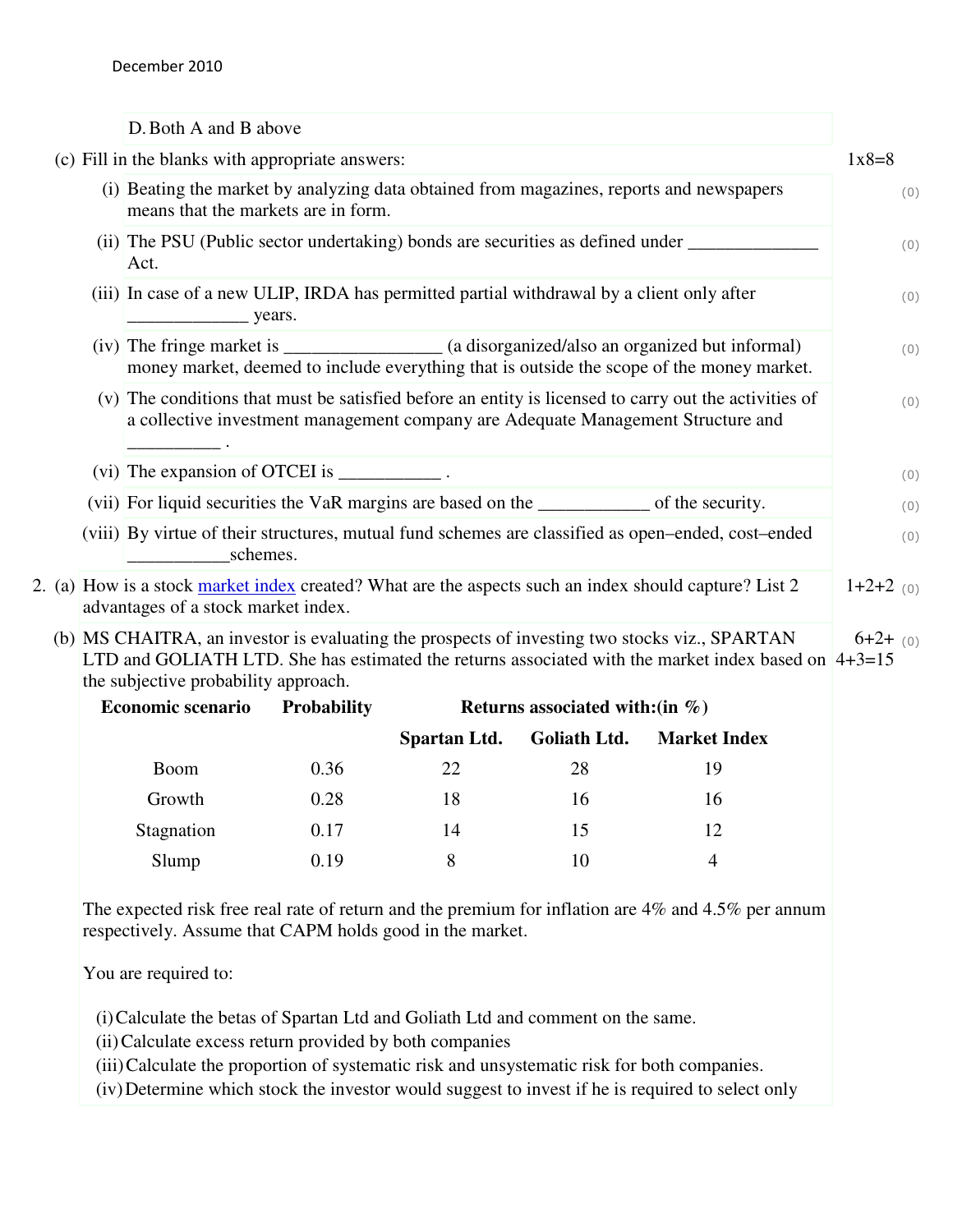one stock. Justify.

3. (a) What do you mean by "Market impact cost" ?  $3 \text{ } (0)$ 

(b) What is meant by Green Shoe Option? Briefly discuss the same.  $4 \quad (0)$ 

- (c) The expected market return for the general market is 13.5% and the risk premium is 7.5%. DEF Ltd. GHI Ltd and JKL Ltd have betas of 0.7, 0.84 and 1.1 respectively. What are the appropriate required rates of return for these securities?
- (d) The following quotes were observed by MR SAXENA on September 10, 2010 in the Economic Times:  $2+3$  (0)

4 (0)

4 (0)

| Contracts Open High Low Close Open Traded No. of Underlying<br>Interest Quantity Contracts |  |  |  |              |
|--------------------------------------------------------------------------------------------|--|--|--|--------------|
| $CE - 2145 - 210.15$ 222.5 210.15 225.39 45100 1600 8<br>Sept 2010                         |  |  |  | <b>NIFTY</b> |
| PE-2310- 21.45 28.6 20.51 21.89 2911700 1369000 6845<br>Sept 2010                          |  |  |  | <b>NIFTY</b> |

Explain what these quotes indicate.

(e) Two funds are available for investment. Fund A is being launched today i.e. 31.12.2010 and available for investment at Rs.10 per unit. A similar Fund–MX (same risk profile like Fund–A) is also available for investment at Rs.19.45 per unit. The information of quarterly NAV for the next three quarters are available as given below. Investor MR ASHITAVA prefers Fund–A and Investor MS SONTAI prefers Fund–MX for investment through SIP (Systematic Investment Plan) each instalment entailing Rs.2000 for four quarters including initial investment:

| <b>Closing NAV</b> | $FUND - A (in Rs.)$ | $FUND-MX (Rs.)$ |
|--------------------|---------------------|-----------------|
| 31.12.2010         | 10.00               | 19.45           |
| 31.03.2011         | 11.1567             | 21.50           |
| 30.06.2011         | 14.7680             | 27.15           |
| 30.09.2011         | 12.8554             | 23.69           |

Required:

Which investor (Mr. Ashitava or Ms Sontai) would clock a higher return on investment as on 30.09.2011?

(Ignore time value of money).

- 4. (a) Describe the grounds on which an ombudsman can reject complaints lodged with him, under the BankingOmbudsman Scheme 2006. Can an appeal be filed against such a rejection and if so to whom and within what time limit?  $5(0)$ 
	- (b) Under what circumstances can a company registered as a Collective Investment Management Company raise funds from the public? 4 (0)
	- (c) From the information furnished below relating to Deep Freeze Containers Ltd you are required to  $\frac{5}{0}$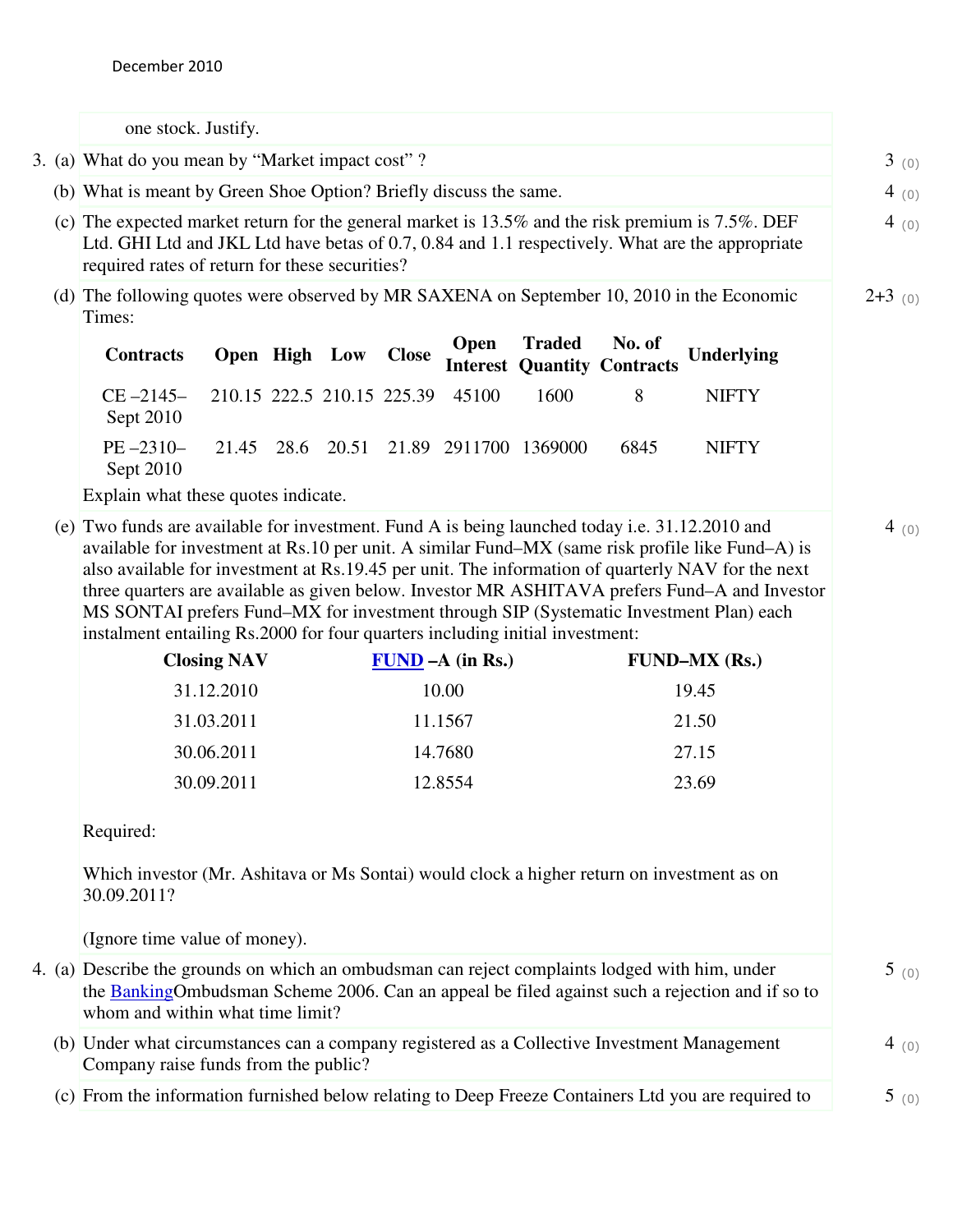arrive at the call option price by applying the Black-Scholes option pricing model:

Strike Price = Rs.45;

Number of days remaining for expiration = 183 days;

Prevailing stock price  $=$  Rs.47;

Expected price volatility/standard deviation =  $25\%$ ;

Risk free rate =  $10\%$ .

(d) Based on the credit rating of the bonds, MS ANSITA has decided to apply the following discount rates for valuing bonds:

| <b>Credit Rating</b> | <b>Discount</b>                   |
|----------------------|-----------------------------------|
| AAA                  | 364–day T–bill rate $+3\%$ spread |
| AA                   | $AAA + 2\%$ Spread                |
|                      | $AAA + 3\%$ spread                |

She is considering investing in a AA rated, Rs.1000 face value bond currently trading at Rs.1026.50. The bond has 5 years to maturity and carries coupon at 12% per annum payable annually. The next interest payment is due one year from today and the bond is redeemable at par. (Assume the 364–day T–Bill rate to be  $6\%$ ).

Your are required to:

(i)Calculate the intrinsic value of the bond for MS ANSITA;

(ii) Calculate the current yield  $(CY)$  and the yield to maturity  $(YTM)$  of the bond.

Note:

(1)Ignore floatation costs and transaction costs;

(2)Extracted from the table of PV:

| Interest Rate   | 6%    | 8%    | $9\%$ | 11%   | 12%   |
|-----------------|-------|-------|-------|-------|-------|
| PVIFA (5 years) | 4.212 | 3.993 | 3.890 | 3.696 | 3.605 |
| PVIF(5 years)   | 0.747 | 0.681 | 0.650 | 0.593 | 0.567 |

## **SECTION II (40 Marks)**

## (CORPORATE LAWS)

Answer *Question No. 5* which is compulsory and any two from the rest in this section.

 $3+3$  (0)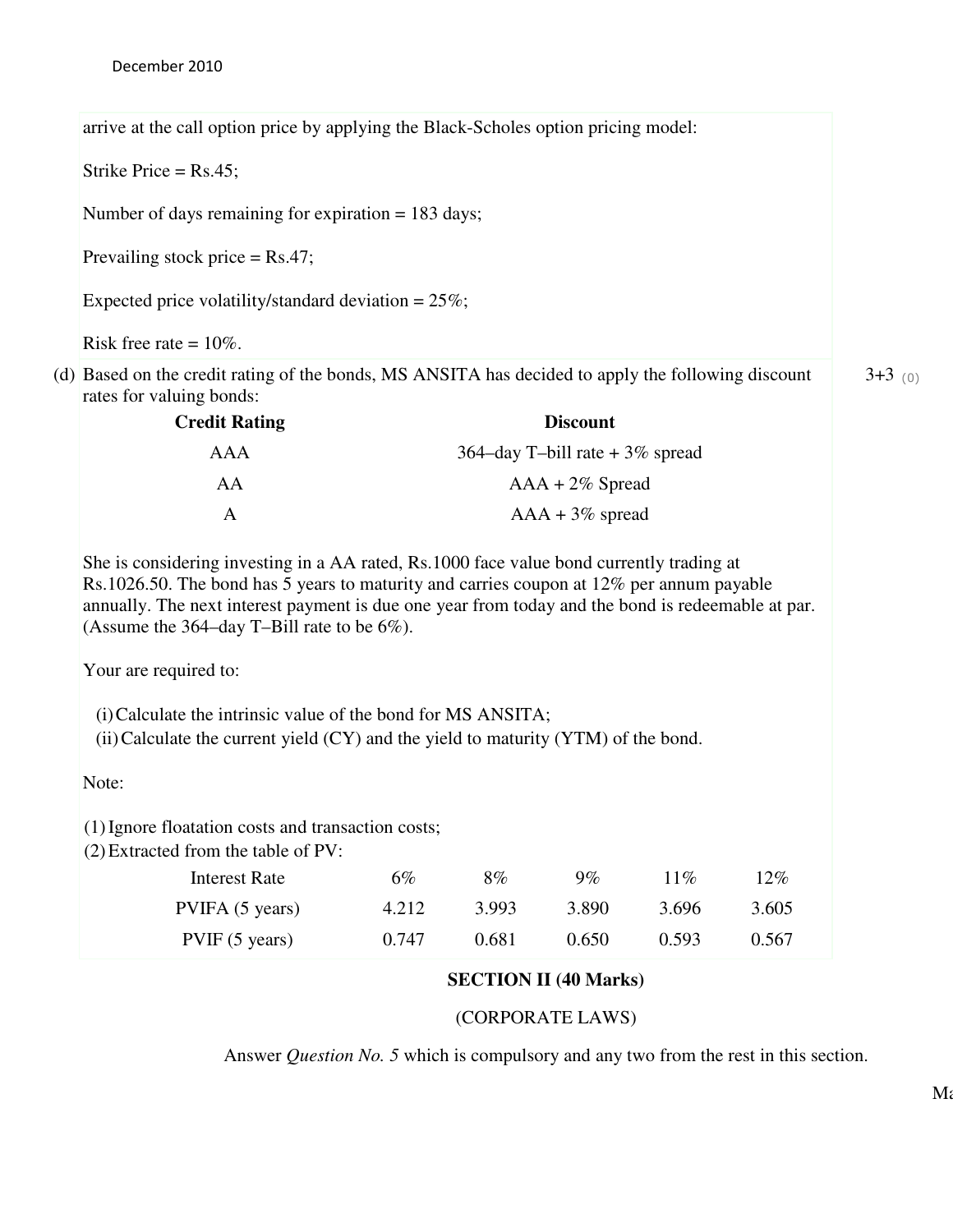| 5. (a) Choose the most appropriate answer from the stated options and write it down (Only indicate A,<br>B, C or D as you think correct).                                                                                                                                                                                                                                                                                             | $1x4=4$ |
|---------------------------------------------------------------------------------------------------------------------------------------------------------------------------------------------------------------------------------------------------------------------------------------------------------------------------------------------------------------------------------------------------------------------------------------|---------|
| (i) ESCORT LTD has 12 directors on its Board. The maximum number of non-rotational<br>Directors the Company can have on its Board is:<br>A.2<br>B.3<br>C.4<br>D.5                                                                                                                                                                                                                                                                     | (0)     |
| (ii) The office of the Director becomes vacant of he fails to obtain the share qualifications, if<br>any required by the Articles:<br>A. Within 2 months of appointment;<br>B. Within 1 month of appointment;<br>C. Within 1 year of appointment;<br>D. Before appointment,                                                                                                                                                           | (0)     |
| (iii) The concept of Corporate Governance was initiated on the recommendation of the report by:<br>A. Confederation of Indian Industry (CII);<br>B. Dr. Y. V. Reddy;<br>C. Mr. Kumar Mangalam Birla;<br>D. Narayana Murthy.                                                                                                                                                                                                           | (0)     |
| (iv) An application to investigate the affairs of a public Company where the shareholders are<br>scattered all over the country can be made to the National Company Law Tribunal (NCLT)<br>by:<br>A. Any one hundred members;<br>B. Any two hundred members;<br>C. Not less than one fifth of the persons on that Company's register of members;<br>D. Not less than one fourth of the persons on that Company's register of members. | (0)     |
| (b) Fill in the blanks with appropriate answers:                                                                                                                                                                                                                                                                                                                                                                                      | $1x6=6$ |
| (i) Buy back of equity shares by an Indian company should not exceed<br>% of its<br>paid up equity capital in the financial year,                                                                                                                                                                                                                                                                                                     | (0)     |
|                                                                                                                                                                                                                                                                                                                                                                                                                                       | (0)     |
| (iii) The membership of the Governance and nominating Committee consists of at least ——<br>— each of whom shall meet the independent requirements established by the Board,                                                                                                                                                                                                                                                           | (0)     |
| (iv) In the case of a listed company, in addition to those stipulated in Clause 40 of the Listing<br>requirements for Corporate Governance,                                                                                                                                                                                                                                                                                           | (0)     |
| (v) The status of litigation and claims ___________ (need to/need not) be examined for<br>evaluating going concern uncertainties.                                                                                                                                                                                                                                                                                                     | (0)     |
| (vi) Annual returns of a Company should be filed with the Registrar of Companies within--------<br>from the date of annual general meeting.                                                                                                                                                                                                                                                                                           | (0)     |